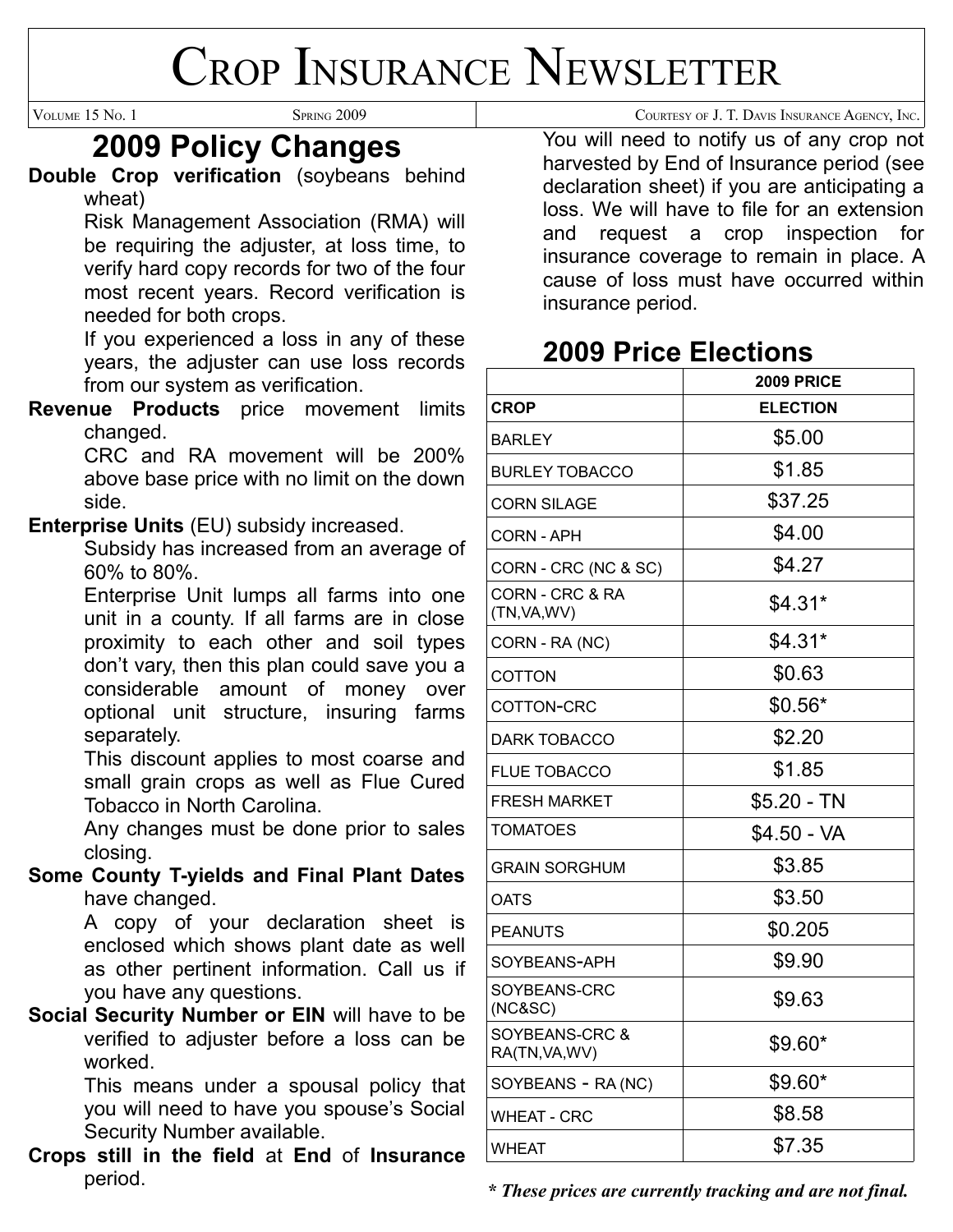### **A Reminder**

Any crop that is to be harvested other than originally intended, requires an appraisal before being put to another use. Notify us at least two weeks prior to harvest.

#### **Examples:**

Wheat, soybeans, oats insured as grain but cut for hay Corn insured as grain but chopped for silage

If procedure is not followed, there will be no coverage on those acres however, premium remains.

#### **REVENUE PRODUCTS PAY OFF BIG IN 2008**

Revenue protection for eligible crops paid off big in 2008 due to the huge price swing downward in the market.

Corn Spring Price was set at \$5.40 with Fall Harvest Price coming in at \$3.74 , a \$1.66 or 30% drop.

Soybean Spring Price was set at \$13.36 with Fall Harvest Price coming in at \$9.22, a \$4.14 or 30% drop.

Because of the price decline, a farmer could produce his average yield and still trigger a loss.

Corn losses, nationwide, for revenue products paid to date is \$1,125,237,675 compared to \$138,817,602 paid for APH

production losses.

Soybean losses, nationwide, for revenue products paid to date is \$1,247,302,292 compared to \$89,769,021 paid for APH production losses.

Example: Suppose a soybean producer had an average yield of 30 bushels per acre and selected 70% coverage level. His trigger for a production loss would be 21 bushels. Due to the price drop his new trigger for a loss would be 30.4 bushels. A production yield below 30.4 would trigger a loss.

30 bushels x 70% level of coverage = 21 bushel trigger x \$13.36 = \$280.56 dollar guarantee ÷ \$9.22 Harvest Price = 30.4 new bushel trigger.

If you do not have revenue coverage, call us for more details.

#### **Crop Insurance Required Under New Farm Bill Provision for Disaster Assistance**

On June 18, 2008, Congress enacted the 2008 Farm Bill.

Provisions of this legislation requires farmers to obtain crop insurance for all insurable crops of economics significance in order to be eligible for the new permanent disaster program called Supplemental Revenue Assistance Program (SURE). Disaster Assistance Program

Guarantees formula is sum of: 115 % of insured value of each insurable commodity

¬ insured value = 100% of price election x acres insured x coverage level x yield, where yield is higher of adjusted actual production history yield or countercyclical payments (CCP) program yield.

This means the higher the level of coverage on your Crop Insurance Policy, the higher your Disaster Assistance Program Guarantee.

Catastrophic (CAT) coverage will have reduced SURE coverage. CAT insured farmers will have their coverage based on 50% coverage at 55% of the price whereas farmers buying buy-up coverage will have their guarantee based on 50-75% coverage and 100% of the price.

You need to contact your local Farm Service Agency (FSA) office **before sales closing** to learn more details about their SURE Disaster Program.

Not insuring one crop could prevent you from being eligible for Disaster Assistance.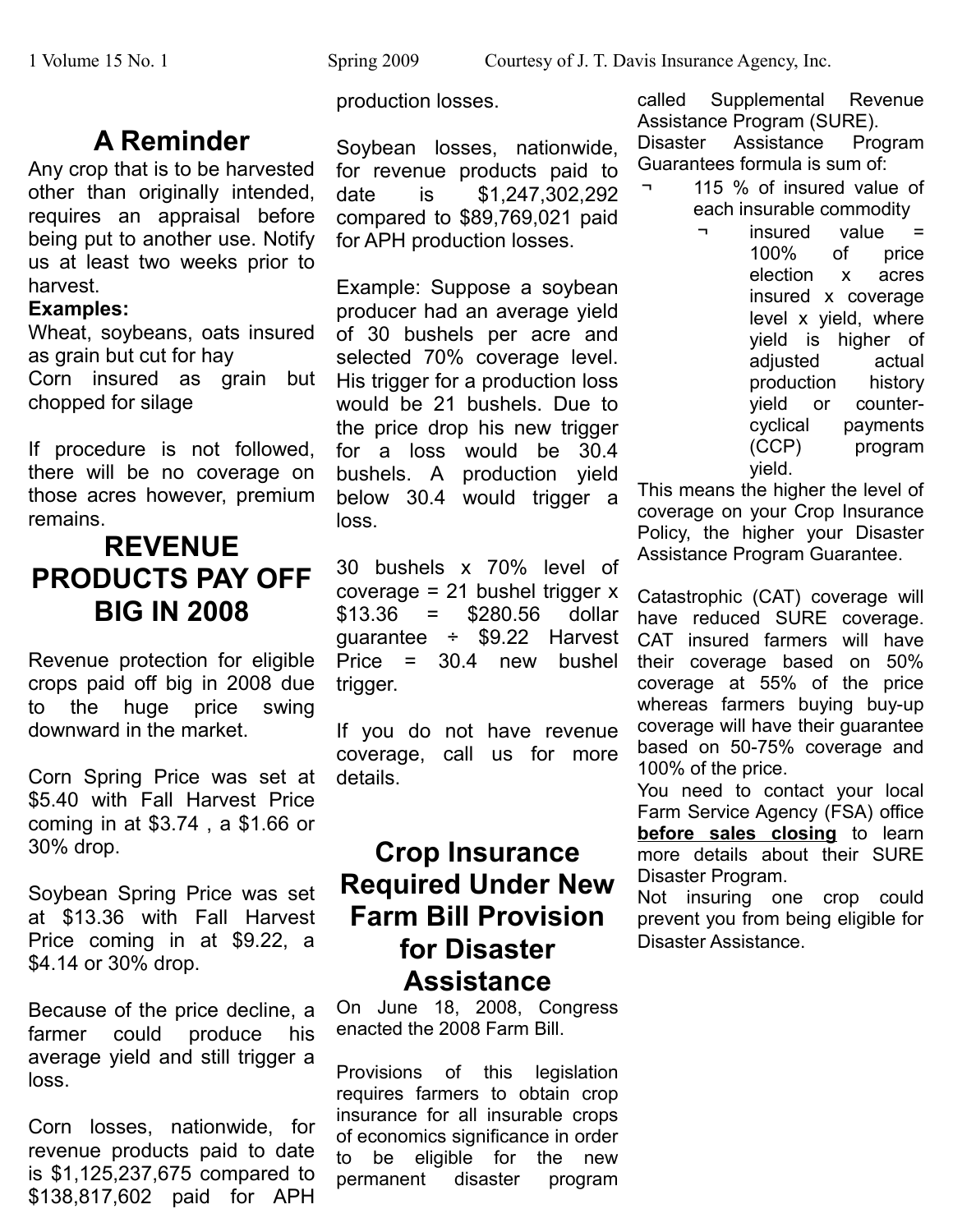### **Catastrophic Risk Protection (CAT) Fee Increased To \$300 Per Crop**

**Provisions in the new Farm Bill requires farmers to pay a fee of \$300 per crop starting in 2009 as opposed to a fee of \$100 per crop**

in 2008.

If you have a CAT policy and want a cost comparison to a buy-up policy, give as a call.

## **Burley Tobacco Crop Insurance Expanded**

Burley tobacco coverage has been added to most all the counties that required a written agreement to insure in 2008.

This means that anyone producing Burley Tobacco in 2009 is eligible for coverage.

If you do not have a policy in place, you must do so by March 15.

Call us now for a quote.

#### **Insure Your Livestock Against Price Decline**

Livestock Risk Protection is now available for cattle, lamb and swine producers in all the states that we serve.

There have been 5,903 policies written for the 2008 reinsurance year.

Payout to date for 2008 has been approximately \$9.4 million to livestock producers.

Comments by Jonah Bowles Ag Risk Management Coordinator for Virginia Farm Bureau: "Cattle producers who are concerned about an adverse market move should consider Livestock Risk Protection crop insurance - a relatively new risk management tool in our area that can be tailored to individual livestock operations."

### **Importance of Reporting Information Accurately**

As a reminder, provisions were put into the 2005 common policy which provide penalties if information is reported incorrectly. These penalties are in effect for 2005 and subsequent crop years.

This penalty is referred to as the Misreported Information Factor (MIF). In the next paragraph, I have included the exact language from the Crop Insurance Handbook (CIH) which states the penalty and how it works.

*Misreported Information Factor (MIF). If an insured under or over-reports (misreports information used to determine the liability) by more than 10 percent* (the reported liability is less than 90 percent or greater than 110 percent of the correct liability):

*Any indemnity*, prevented planting payment and/or replant *payment will be reduced* in proportion to the amount of liability misreported in excess of the tolerance.

1 Volume 15 No. 1 Spring 2009 Courtesy of J. T. Davis Insurance Agency, Inc.

Examples of information misreported that could apply the penalty are:

 -number of acres reported by unit are incorrect

 -production history (APH) incorrect

One way to improve upon accuracy of information reported is the use of the 578 Producer Print (578 PP) from FSA.

As our information and FSA information should match we ask you to do the following:

 1) **submit acreage report to FSA first**

 2) **retain copy of 578 PP** and review to make sure all information is correct

-acres planted -plant dates -share arrangement -tax ID numbers

 3) **Make crop report to us from 578 PP**

We will then enter your acreage from the information you submitted.

If we take acreage report by phone or from 578 Producer Print, you will be mailed an Acreage Report Letter along with your summary of coverage which states you have to make any changes or corrections by Acreage Report Date. Any changes after Acreage Report Date are subject to approval by company.

## **Policy Entity Information**

The very first steps toward making sure you are properly insured is to make sure the policy name and tax I.D. number are correct and up to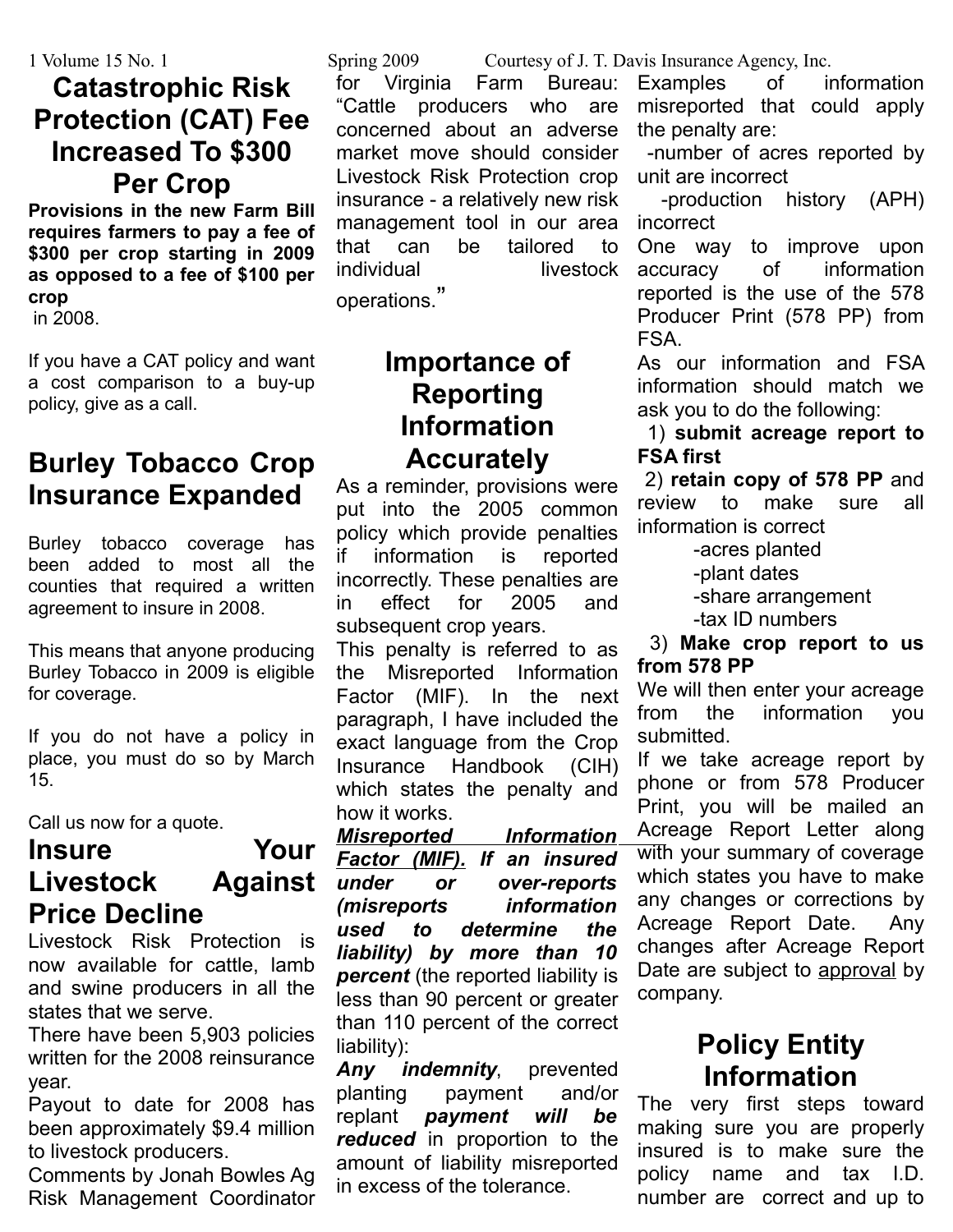date.

This means how your crops are insured, how they are sold, and how they are recorded at FSA should be one and the same. In certain cases receipts may not match crop insurance schedule of insurance. In those cases, a "paper trail" should show the distribution back to the schedule of insurance. Agricultural Risk Protection Act (ARPA) requires the "Federal Crop Insurance Corporation (FCIC) and the Farm Service Agency (FSA) must reconcile all relevant information received by the corporation or FSA for a producer who receives crop insurance coverage." **Make sure policy name and tax I.D. are the same as recorded at FSA.**

Occasionally, **insured entity types do change - marital status changes, an individual creates a partnership, corporation, officers are added to a corporation, etc. Any change which involves a social security number (SSN) or tax I.D. number (EIN) must be reported to us by sales closing date** or prior to the

#### **We Bring To You:**

**individual** risk management planning

\* toll-free phone service

1-800-248-5480

 \* experienced, competent adjusting staff

office personnel with combined insurance experience of 93 years

 \* devoted 100% to crop insurance

\* fast claim turn-around

 \* e-business capabilities @ www.jtdavisins.com

crop being planted if the change occurs after sales closing date. Failure to do so will void the policy if reported after sales closing and after the crop is planted.

Correcting a SSN or EIN must be done before acreage reporting date.

Bottom line, notify us of any change or intent to change immediately.

Failure to make timely changes or corrections could result in program benefits being reduced or denied.

### **Crop - Hail**

Hail - a year's worth of work can disappear in 5 minutes. Moreover, hail is the one catastrophe that is most likely to totally destroy a part of your crop and leave the rest looking fine. The part hail takes out may well be less than the deductible of your Multiple Peril Crop Insurance policy.

Crop-hail insurance can fill that gap. A combination of a MPCI policy and a crop hail add on is the only way to cover the total value of your crop. We can also provide a wind

# **A Time for Changes**

**Sales closing for all spring crops in VA, TN, and WV is March 15, 2009. NC & SC sales closing is February 28, 2009.**

Sale closing for fall crops is September 30.

What does this mean for you? It's time to review the information on your crop insurance policies.

Your crop insurance policy is a

endorsement which changes your crop hail policy to a storm coverage policy. The coverage becomes effective on the second day following the signing of the application by you and the agent.

Once liability capacity is reached by a company for a given county then no more applications can be accepted. **So write your crop hail policy early this season** as capacities for all companies will be limited. **Better yet, sign up for crop hail continuous coverage - Auto Crop Schedule (ACS)**.Your acreage will be determined from your Multi Peril policy acreage report. Your crop each year will be covered at the same liability as the previous year. There are provisions which will allow you to adjust coverage per acre, change endorsements, and/or cancel for that particular crop year by certain dates.

#### *"OUR BUSINESS IS KEEPING YOU IN BUSINESS"*

continuous policy. If you do not make a change, including cancellation, your policy for the upcoming year and subsequent years will be in place with the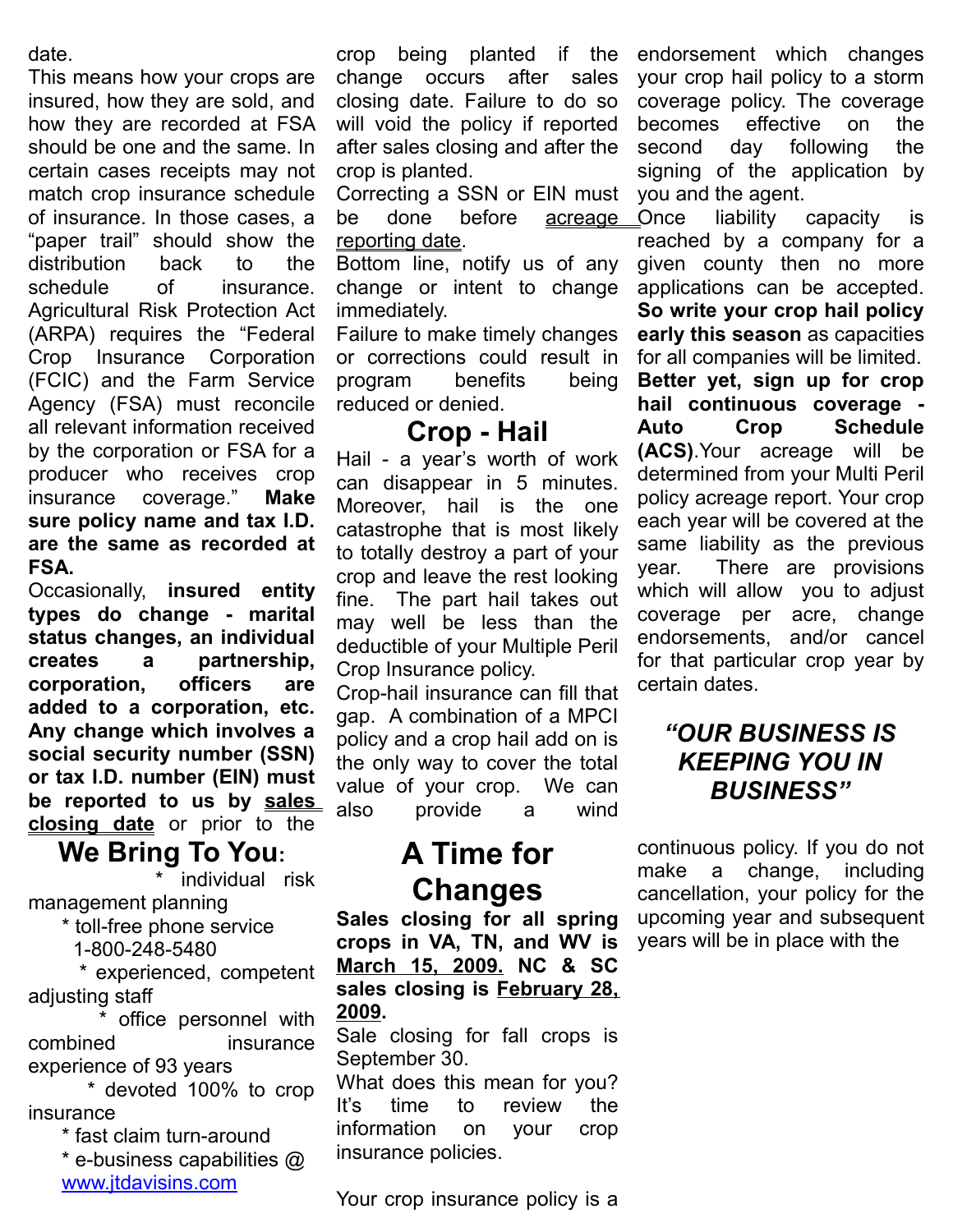| to go over what crops and<br>your policy.<br>have on file. | current plan and level of adding another county or crop Any changes to your policy<br>coverage that you elected the should notify us as soon as the must be completed by sales<br>previous year. The previous year. The previous year and the information is available to you closing.<br>You may want to give us a call so we can keep your policy up The higher the level of<br>to date.<br>counties you currently have on With high premium subsidies, -The better the protection<br>Producers who have picked up your crops at a very affordable Government pays of your total<br>a new farm or anyone who is cost per acre. The premium.<br>Federal Crop Insurance Corporation requires us to regularly verify information that we<br>Insured Name | coverage:<br>now is the time to insure all -The more the Federal |
|------------------------------------------------------------|---------------------------------------------------------------------------------------------------------------------------------------------------------------------------------------------------------------------------------------------------------------------------------------------------------------------------------------------------------------------------------------------------------------------------------------------------------------------------------------------------------------------------------------------------------------------------------------------------------------------------------------------------------------------------------------------------------------------------------------------------------|------------------------------------------------------------------|
|                                                            |                                                                                                                                                                                                                                                                                                                                                                                                                                                                                                                                                                                                                                                                                                                                                         |                                                                  |
|                                                            |                                                                                                                                                                                                                                                                                                                                                                                                                                                                                                                                                                                                                                                                                                                                                         |                                                                  |
|                                                            |                                                                                                                                                                                                                                                                                                                                                                                                                                                                                                                                                                                                                                                                                                                                                         |                                                                  |
|                                                            |                                                                                                                                                                                                                                                                                                                                                                                                                                                                                                                                                                                                                                                                                                                                                         |                                                                  |
|                                                            |                                                                                                                                                                                                                                                                                                                                                                                                                                                                                                                                                                                                                                                                                                                                                         |                                                                  |
|                                                            |                                                                                                                                                                                                                                                                                                                                                                                                                                                                                                                                                                                                                                                                                                                                                         |                                                                  |
|                                                            |                                                                                                                                                                                                                                                                                                                                                                                                                                                                                                                                                                                                                                                                                                                                                         |                                                                  |
|                                                            |                                                                                                                                                                                                                                                                                                                                                                                                                                                                                                                                                                                                                                                                                                                                                         |                                                                  |

*Sign Here\_\_\_\_\_\_\_\_\_\_\_\_\_\_\_\_\_\_\_\_\_\_\_\_\_\_\_\_\_\_\_\_\_\_\_\_\_\_\_\_\_\_\_\_\_\_\_\_\_\_\_\_\_\_\_\_\_\_\_\_\_\_\_\_\_\_\_\_*

*Date\_\_\_\_\_\_\_\_\_\_\_\_\_\_\_\_\_\_\_\_\_\_\_\_\_\_\_\_\_\_\_\_*

*Please complete, sign, date and return to us at PO Box 40, Brookneal, VA 24528 before sales closing or call us at 1-800-248-5480***.**